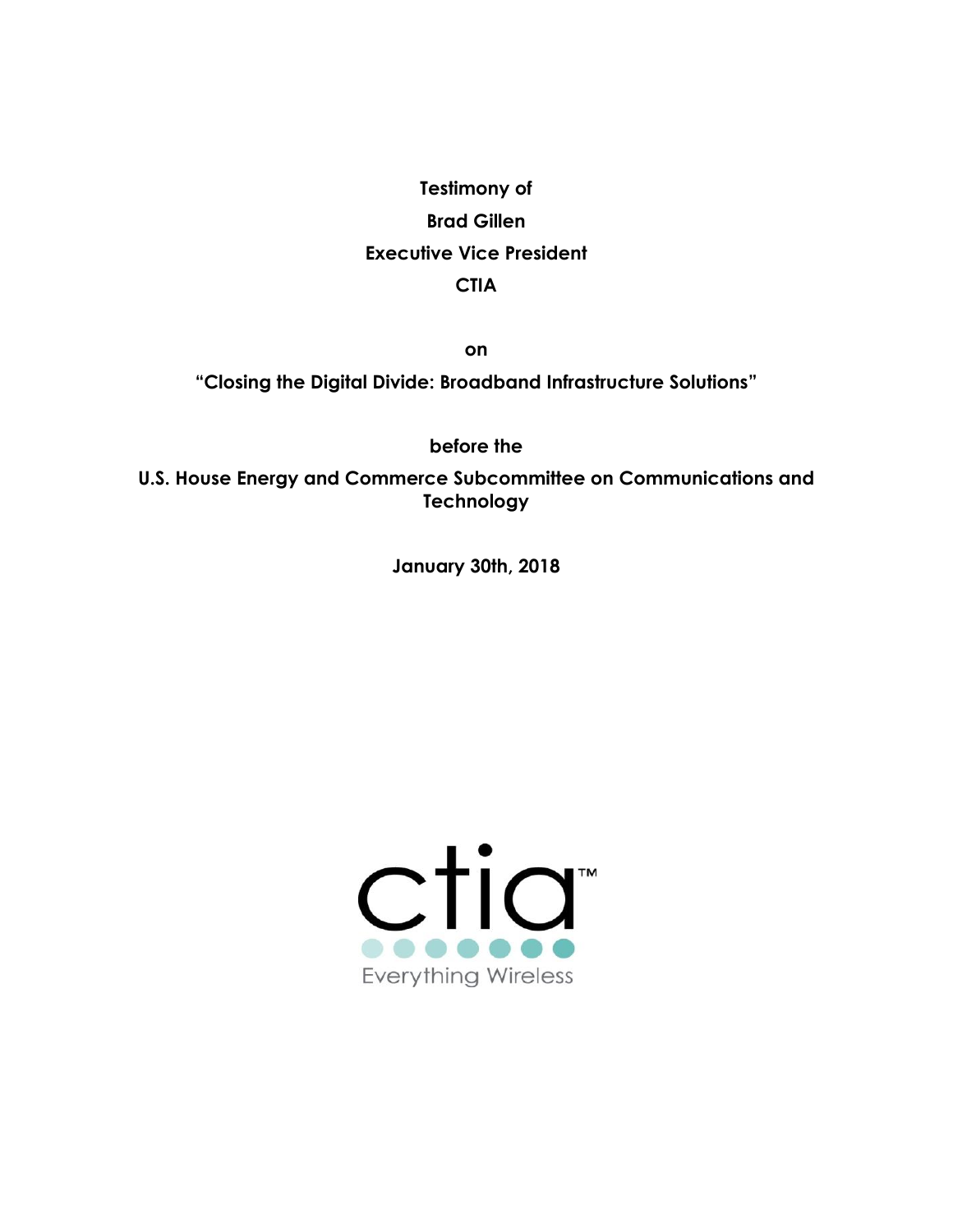Chairman Blackburn, Ranking Member Doyle, and members of the Subcommittee, on behalf of CTIA and the wireless industry, thank you for the opportunity to testify today.

We support the Committee's agenda to facilitate building and investing in broadband, America's 21st century infrastructure. The Committee's objective—to focus on innovation, investment, and eliminating barriers to deployment—will help drive new wireless services and new jobs to every state in the nation. Specifically, today's focus on federal-level impediments is a good starting point to identify opportunities for policymakers to incent greater investment in wireless broadband networks. A broad cross-section of this Subcommittee has introduced legislation to address key infirmities in federal law and federal procedures that inhibit investment today, and we applaud your bipartisan leadership.

The timing of this hearing is fortuitous as U.S. wireless providers are preparing to roll out the next-generation of wireless networks, 5G, and bold federal infrastructure reform can greatly expedite the millions of jobs and billions of investment that national 5G deployment will bring. Nations from Asia to Europe are investing heavily in 5G, but none of those countries can match the dynamism of the U.S. wireless industry. With four nationwide providers, and dozens more regional carriers and resellers, massive private investment will be unleashed in the U.S. if the government modernizes its approach to infrastructure siting. With this Committee's continued leadership, we are confident we can win the global race to 5G—as we did for 4G. We are equally confident that reforms can help the industry expand wireless coverage throughout the country, particularly in rural America.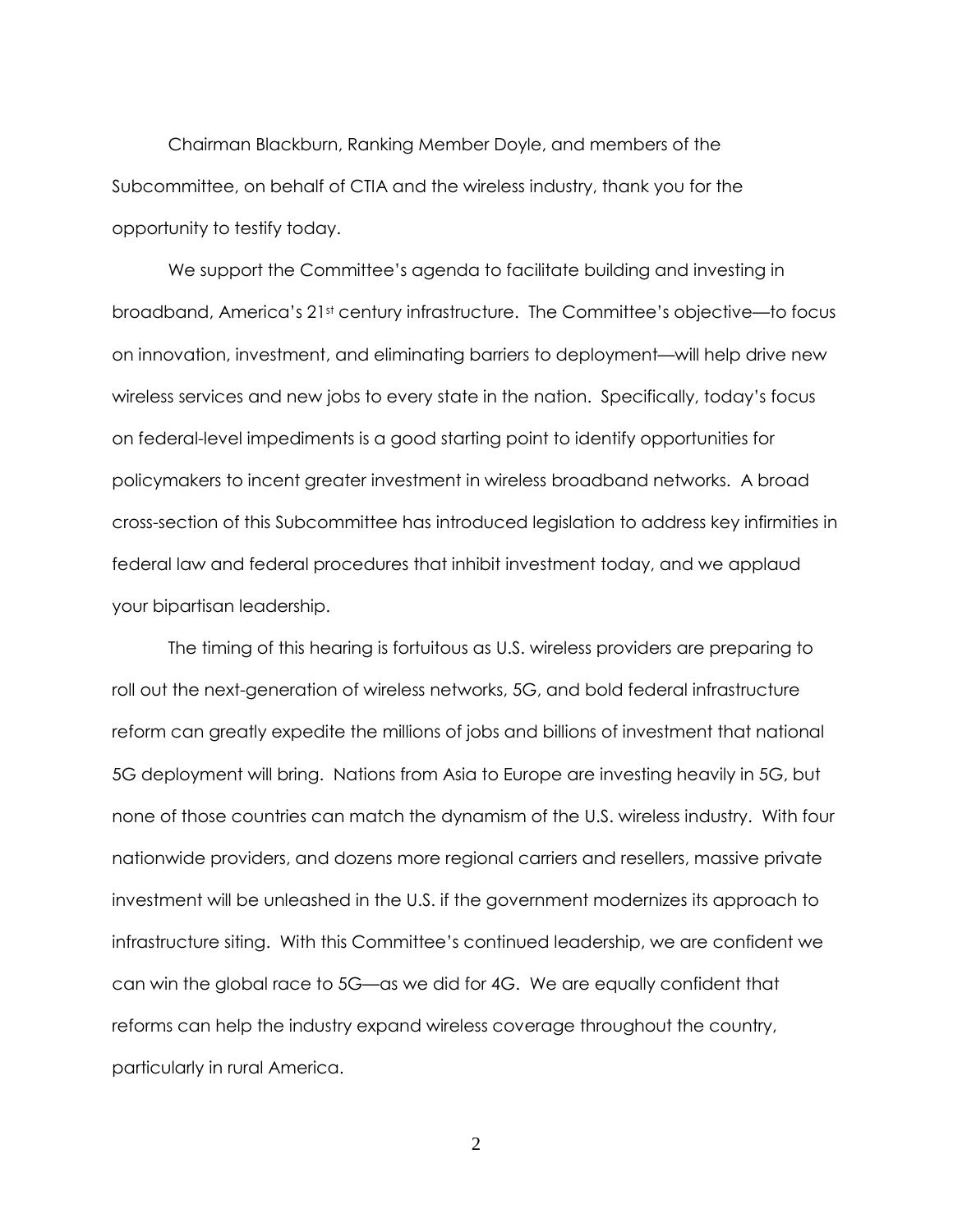#### *The Wireless Industry Invests In Jobs and the Economy*

Wireless networks and smartphones have become a central part of Americans' daily lives. There are now more wireless connections than there are Americans, and over the past two years alone, U.S. mobile data usage has more than doubled. This rapid growth over the past few years has been made possible by the wireless industry's substantial investment in our nation's infrastructure. To meet consumer demand, wireless capital expenditures totaled \$26.4 billion in 2016, and over \$200 billion in the past seven years. Overall, the wireless industry supports more than 4.6 million American jobs, and contributes roughly \$400 billion annually to the economy.

#### *Modernizing Regulation Promises 5G Investment and Jobs*

The wireless industry is poised to play an even more significant role in our economy with the arrival of 5G. 5G networks are expected to be up to 100 times faster than 4G networks, connect 100 times the number of devices, and respond five times as quickly. This increased speed and lower latency will improve Americans' lives, unlocking innovations in healthcare, transportation, and manufacturing. 5G will also help deliver the benefits of the Internet of Things and enable smart communities.

The overall impact on the economy from 5G will be remarkable. Accenture reports 5G will create three million new jobs and add approximately \$500 billion to the economy. To deploy tomorrow's next-generation networks, wireless companies will need to complement today's large towers with small cells that can be the size of a pizza box and will often be located discreetly on the side of a building or on a street light. Based on the need to implement this new small-cell architecture, it is estimated that wireless carriers will need to deploy hundreds of thousands of these small antennas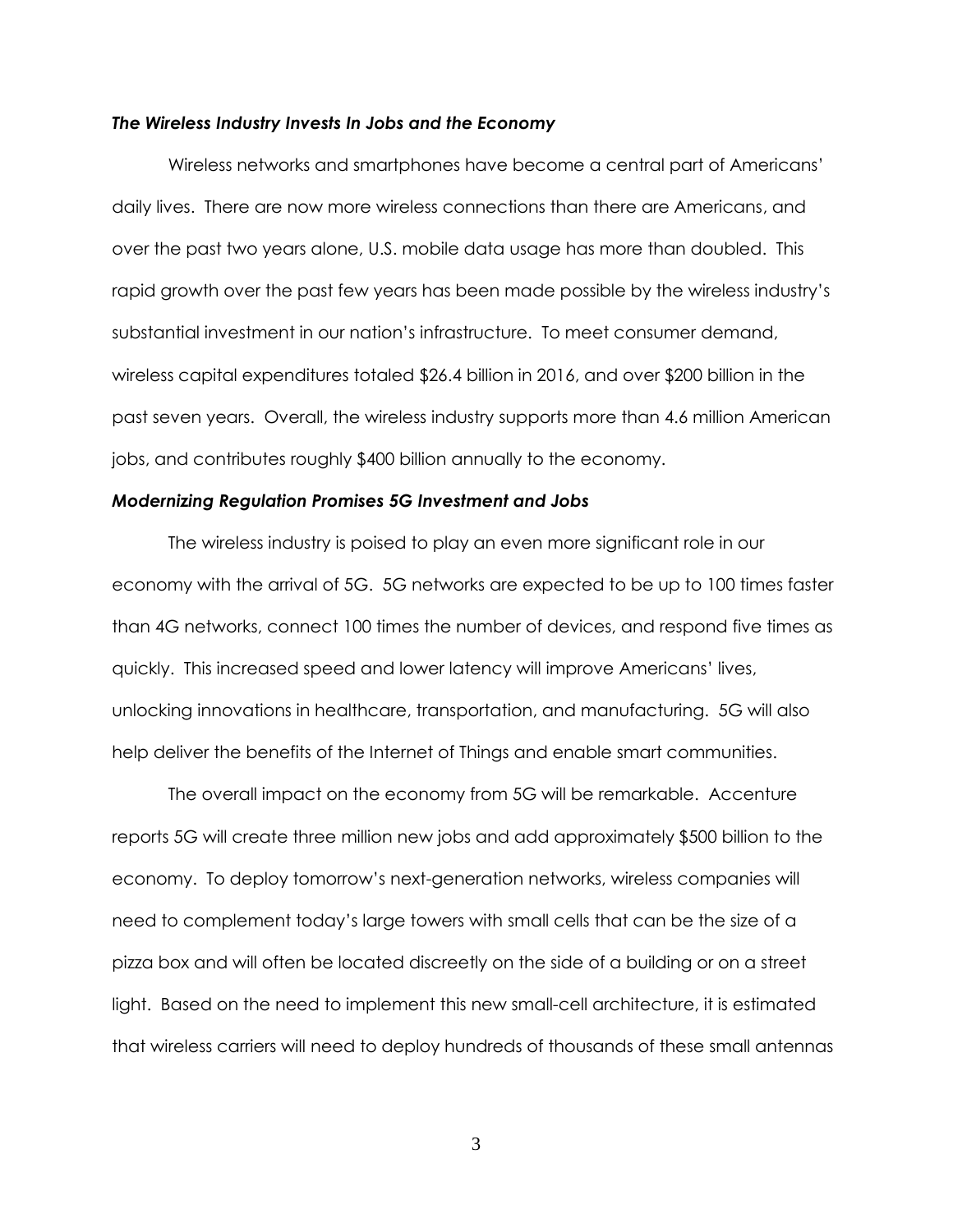over the next few years. This will require a substantial infrastructure build across the country.

The wireless industry stands ready to invest a projected \$275 billion in that new network infrastructure. This is the exact type of investment this Subcommittee seeks to promote. Importantly, the industry does not require federal funding for 5G deployment, but simply needs infrastructure rules to be modernized to reflect this new network architecture. Building out these denser wireless networks faces roadblocks today as siting laws and policies at every level of government have not kept up with changing technologies

## *Proposed Legislation Will Help Address Federal Siting Challenges*

CTIA is encouraged by the range of bills that address federal challenges to nextgeneration broadband investment. They underscore the myriad federal issues inhibiting deployment today and the opportunity this Subcommittee has to facilitate more infrastructure deployment.

*Federal Regulations Add Costs and Delay Deployment.* Today, in order to install a new antenna or small cell, federal regulations require a cumbersome and costly review process that generally disregards the size or location of the new facility. For instance, wireless reviews under the National Historic Preservation Act, or "NHPA" and the National Environmental Protection Act or "NEPA" can run into the tens of thousands of dollars *per installation*, meaning a particular project can involve millions of dollars in reviews. NHPA mandates alone recently cost a carrier over \$170,000 to install just 23 small cells in a parking lot. And these costs are increasing; one carrier reports that these costs have risen by over 1000 percent since 2010. The direct costs only tell part of the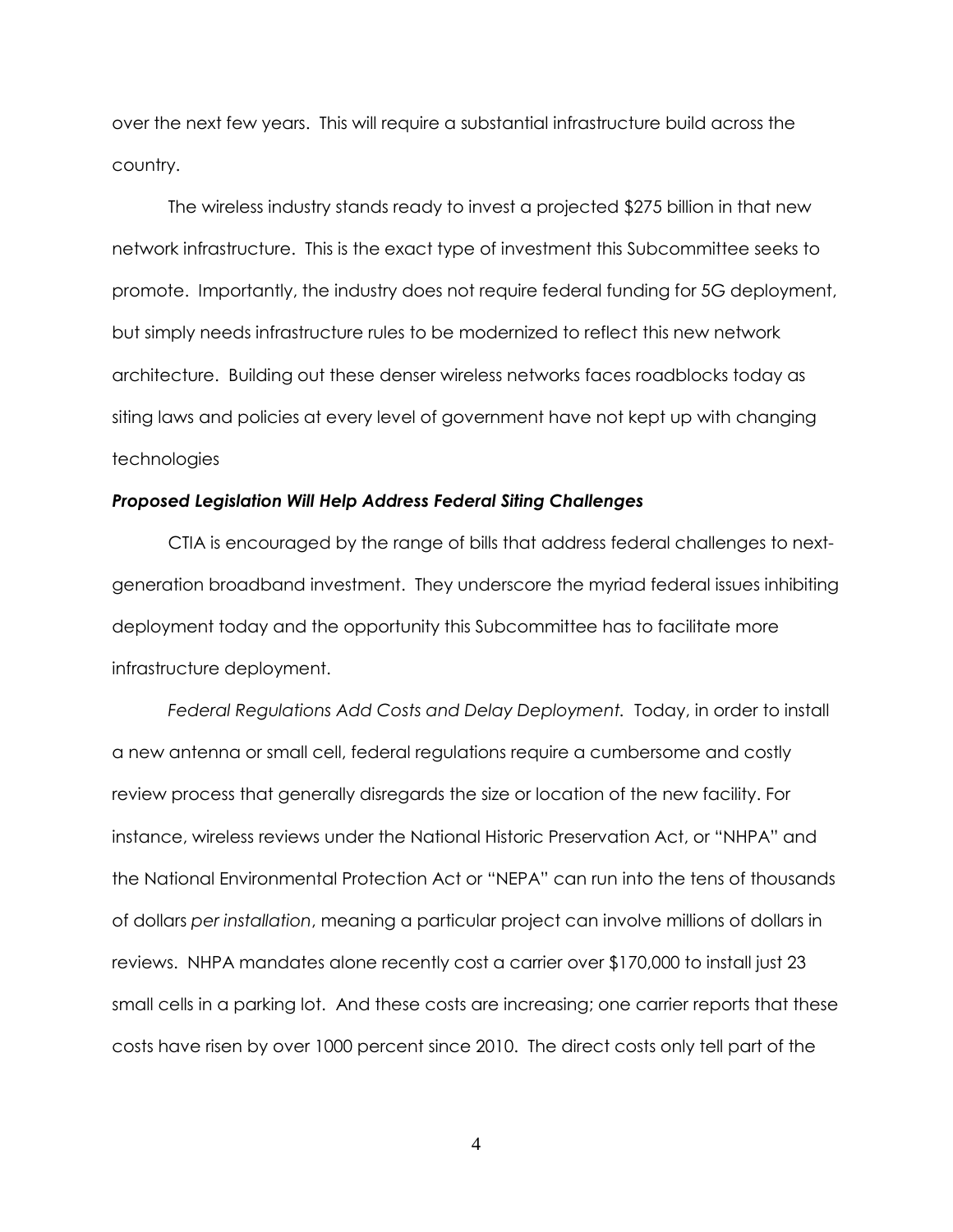story: these reviews can take months, which add delays and uncertainty to projects, keeping customers from enjoying the benefits of better service.

Today, the FCC reviews nearly all antenna placements under the NHPA and NEPA. Notably, this regime is on top of separate historic and environmental protections that already attach to land and buildings designated for such protection, as well as additional state or local zoning requirements and fees. The suggestion that the NHPA/NEPA regime can be scaled back without threatening historically or environmentally sensitive sites is reinforced by the fact that NHPA/NEPA currently applies only to traditional wireless carriers, not to cable operators or other users of Wi-Fi/unlicensed spectrum. To be clear, the wireless industry supports appropriate environmental and historic preservation review for sensitive sites and major projects. The current structure, however, fails to reflect the different impact of new small cells or installations in previously approved locations.

The process is creating substantial burdens and delays in the deployment of the infrastructure necessary for creating additional capacity for 4G networks and laying the groundwork for 5G. The FCC has recognized this challenge and acted in bipartisan fashion to streamline these processes for some small cells. While the FCC has succeeded in reducing the number and types of antennas that are subject to the cumbersome review process, the FCC's current exclusions are still too narrow. For example, not all types of small cells are covered, nor are all indoor locations. Congressional action would provide greater clarity and certainty.

That clarity and certainty would be achieved by Congressman Shimkus's legislation – H.R. 4842 – that modernizes the NEPA and NHPA process while preserving the critical role those regimes have in protecting our environment and history.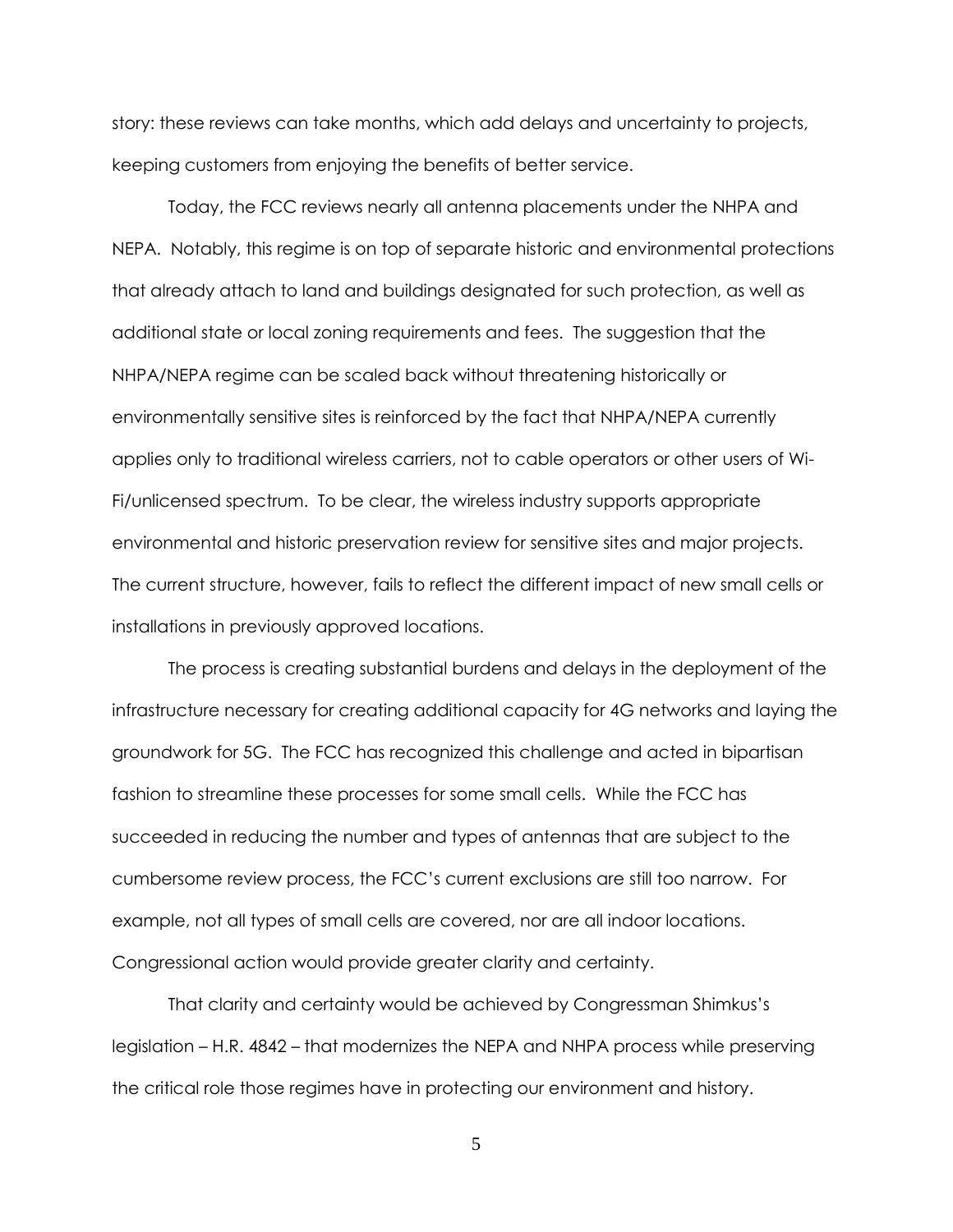Specifically, H.R. 4842 is a narrowly tailored solution that preserves key protections for environmentally or historically significant areas. It recognizes the need to modernize the process to allow antennas in public rights-of-way and where new facilities simply replace existing ones or do not significantly expand existing ones. It also recognizes that an antenna classified as a small cell by the FCC should not face the same requirements as a 250-foot tower. These are common sense steps that will reduce the time to market and expedite investment.

Similarly, we support Congressman Olson's efforts to address the critical rebuilding efforts going on in storm- and fire-ravaged communities across the country. We have the opportunity to collaborate and rebuild those communities with the most advanced wireless networks in the nation. H.R. 4845 would take the simple step of bypassing unnecessary NEPA review in disaster areas when new facilities replace damaged or lost facilities.

*Deploying on Federal Lands can be Challenging.* The federal government owns over 50 percent of the land in the 10 most western states. The federal government also owns and manages key buildings in major cities and towns throughout the country. In many parts of the nation, enhanced siting on federal lands will help wireless carriers more quickly deploy in unserved or underserved communities. The process to deploy wireless networks on federal lands is too often opaque with different applications requirements and timelines. Moreover, there is no clear fee structure in place, and agencies lack the incentives or guidelines to support timely deployment of new communications facilities. Leases to place new sites on lands regulated by the Bureau of Land Management or the National Park Service can take two or three years to negotiate. Even simple lease renewals can take 12-18 months.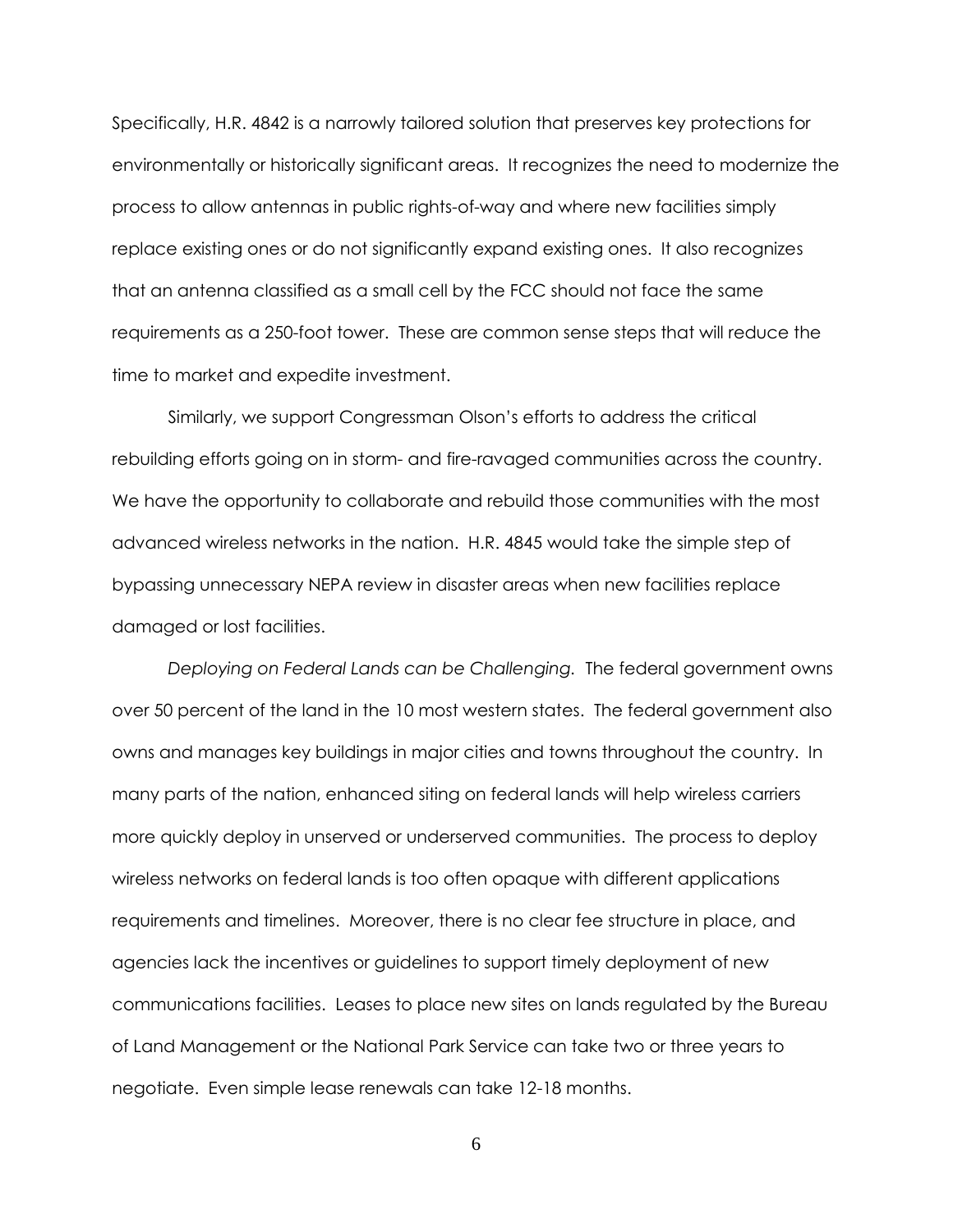While Congress directed the GSA to create common forms for infrastructure easement and right-of-way applications in 2012, federal agencies are not required to use those forms. Further, federal agencies have no obligation to act within a particular timeframe or to provide any rationale for a decision not to permit siting.

CTIA applauds legislation that will make siting easier on federal lands. Bipartisan legislation introduced by Congresswomen Brooks and Matsui would set new timelines around federal siting by requiring action on applications for access to federal lands within 270 days, after which the application would be deemed granted. Congresswoman Walters' bill – H.R. 4795 – would also help streamline that process by setting a deadline for GSA to develop common forms, and would require federal agencies to use those forms, bringing much-needed predictability to the process.

Congressman Kinzinger has also correctly identified this investment challenge and his bill – H.R. 4082 – would bring transparency to the federal process by requiring agencies to track siting applications. Congressmen Collins (H.R. 4798) and Lujan (H.R. 4839) provide yet another key piece of the federal siting puzzle by addressing the challenge of making more accessible information about the location of potential federal assets where siting can occur.

All of these proposals to reform federal siting would help drive more investment in our nation's broadband infrastructure.

## *Congress's Role to Promote National Wireless Policy*

While today's hearing is focused on important steps Congress can take around federal siting and federal requirements, Congress has an equal—if not larger opportunity to incent greater broadband deployment through clarifying its longstanding guidance to state and local governments.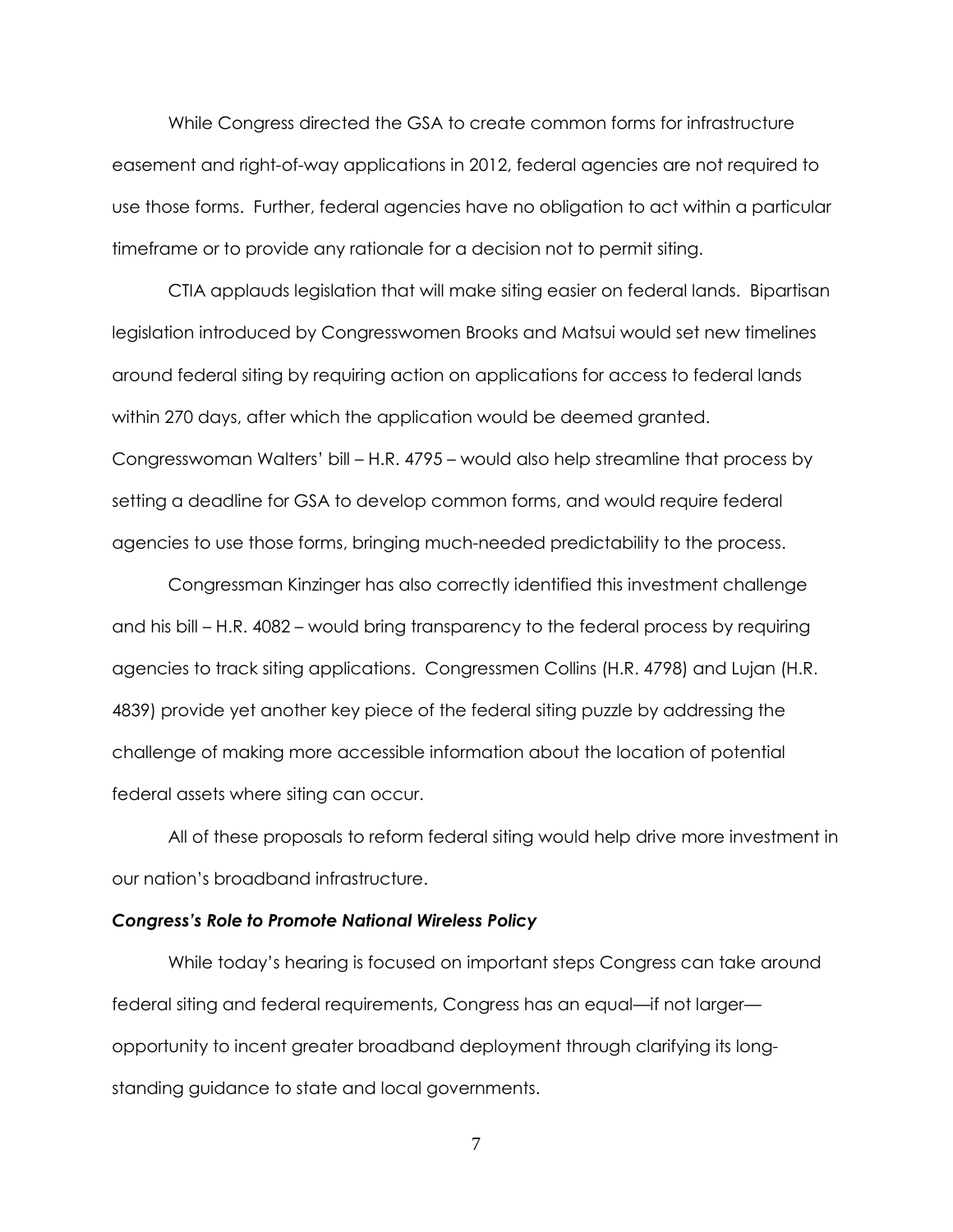The wireless industry has been pleased to work in collaboration with many state and local governments to facilitate the buildout of wireless infrastructure. Many are good partners, but too often the wireless industry today is encountering policies—long delays, onerous requirements, and excessive fees—that frustrate efforts to deploy new broadband and expand wireless coverage.

Specifically, some communities have adopted moratoria on any new facilities, others refuse to allow wireless installation on street lights, and still other communities effectively foreclose deployment through excessive application and monthly fees (e.g., charging \$30,000 per pole per year, or a \$15,000 application fee per pole). In too many instances, an installation that takes one to two hours requires one to two years of processing and application procedures. The U.S. will not win the 5G race if those timelines are not significantly reduced across the country.

Thus, in addition to the important focus on federal issues we are discussing today, this Subcommittee should also examine state and local barriers to infrastructure deployment.

Just as it did in 1996, retaining key state and locality roles with respect to public safety, health and welfare, Congress should make clear that the national policy does not allow localities to frustrate wireless deployment. Specifically, Congress established the rapid deployment of wireless infrastructure as a national priority and set nationwide guidelines for how localities should treat siting requests Under that federal regime and protection, the wireless industry constructed 300,000 wireless facilities and rolled out service nationwide.

The transition to small cells necessitates updating Congress's guidance to localities. There are many approaches Congress can take to modernize its approach.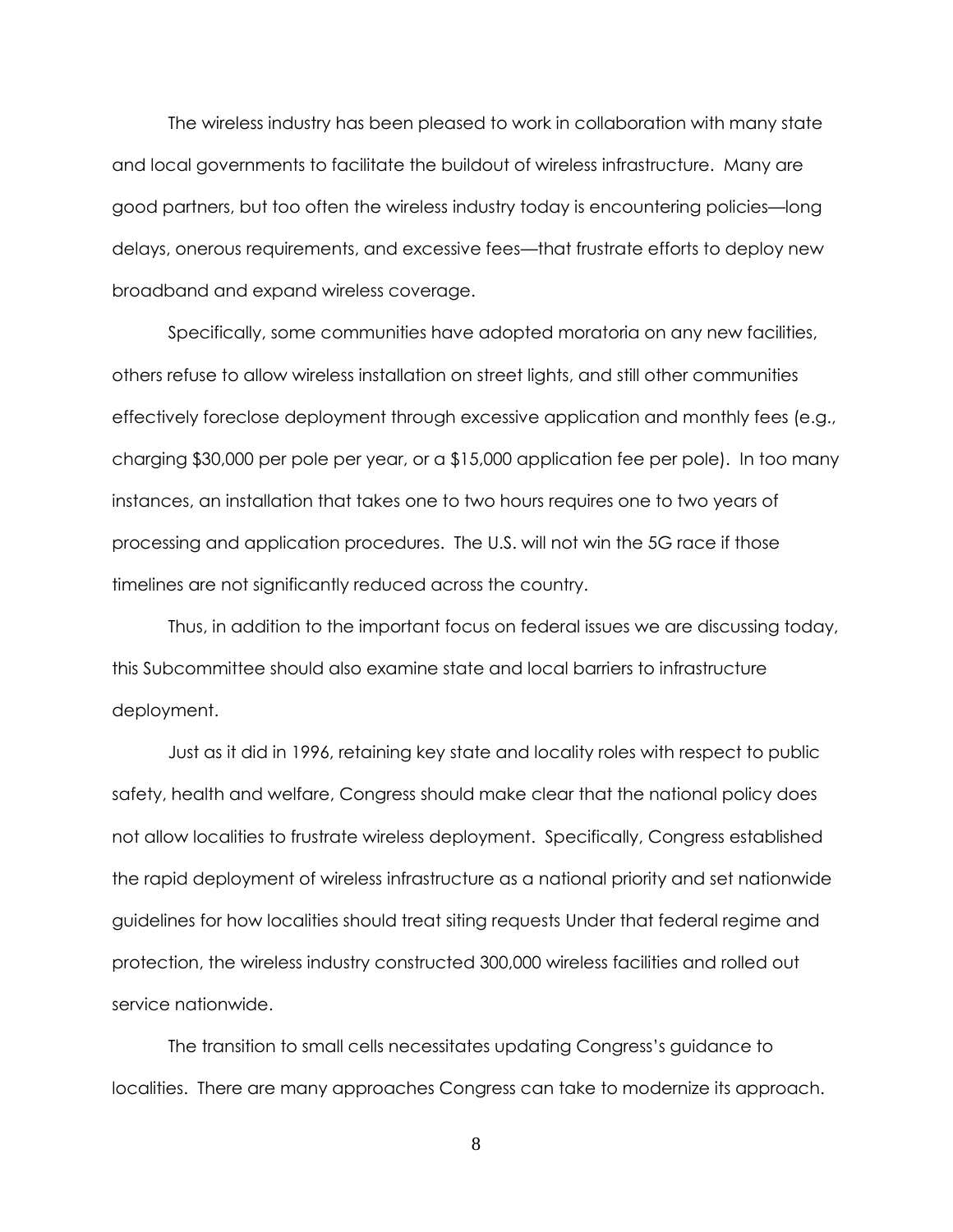Congressman Hudson's recent resolution to ensure that a funding preference is given to

states that support small cell siting reform provides an incentive for states to modernize

their siting rules. Similarly, Congress should encourage the FCC's ongoing review of

wired and wireless infrastructure issues to ensure that FCC regulations properly reflect

the needs of next-generation networks.

The most meaningful step Congress can take is to once again provide clear

direction to—and guardrails around—state and local authorities. There are three

general reform areas that would make the greatest difference in promoting

broadband investment:

- 1. **Ensure Cost-Based Fees.** Congress should make clear that localities retain the right to charge for access to government property, provided that such fees are fair and reasonable, competitively and technologically neutral, based on actual costs, and publicly disclosed.
- 2. **Set Reasonable and Enforceable Timelines.** Congress should establish a "shot clock" on handling siting applications and deeming applications granted if there is no action within that shot clock period. This is the same type of approach that is being proposed for federal lands by Congresswomen Brooks and Matsui. Such legislation could accelerate deployment while still preserving state and local authority over zoning decisions.
- 3. **Clarify Permitted Conduct.** Congress should clarify that local roadblocks—like moratoria and discriminatory application review guidelines—are forbidden by Congress's long-standing directive to eliminate rules that "prohibit or have the effect of prohibiting" the provision of communications services.

It is these types of reforms that will make the biggest difference in the deployment of

new wireless infrastructure.

# *Expanding Broadband's Reach*

We are proud of wireless investment in rural America and look forward to working

with Congress to continue expanding the number of Americans with access to wireless

broadband. The wireless industry—both national and smaller regional providers—has

made substantial strides in the past decade to expand wireless coverage to reach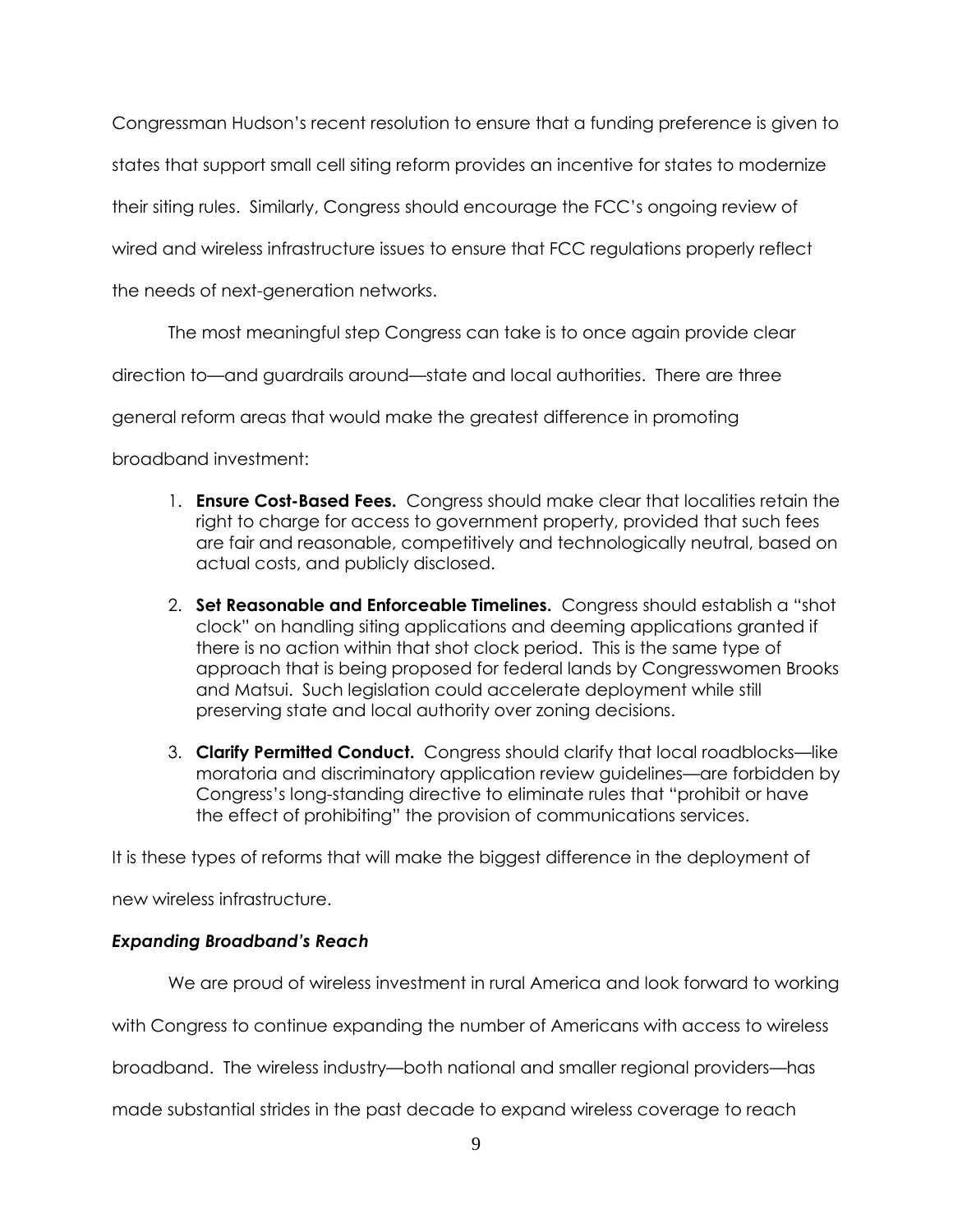more Americans. Specifically, today's mobile broadband services (4G/LTE) were introduced in the United States in 2010. In less than eight years, 4G wireless services are available to over 99 percent of Americans. This is a remarkable pace of deployment for a new technology in a very short window. And our nation's wireless footprint continues to grow. In 2016 alone, wireless investment increased coverage by more than 150,000 rural Americans and nearly 50,000 rural road miles.

We share the Committee's desire to further expand broadband to more Americans, and the important role infrastructure reform can play to do so. Private capital has driven the vast majority of the expanded wireless coverage, and there should be a renewed focus on the steps policymakers can take—like those detailed above—to facilitate wireless providers' investments in rural America by altering the investment calculus of some rural deployments from uneconomic to viable.

The government also has the ability to expedite deployment in unserved areas through direct funding. The upcoming FCC Mobility Fund auction will be an important step to reach unserved rural America. We also support Vice Chairman Lance for his resolution to direct broadband infrastructure funding towards areas that are currently unserved, and Ranking Member Pallone's leadership with the LIFT Act to bring more focus on how we as a nation will reach unserved Americans.

Any new federal funding should be competitively and technologically neutral and encourage participation by a wide range of providers, including wireless companies. Greater participation will lead to more effective use of public resources, and deployment of high-speed broadband services to more rural areas. Any new funding should also ensure that reaching areas unserved by wireless is reflected in the program's objectives. In making funding decisions, better data is key, and rural